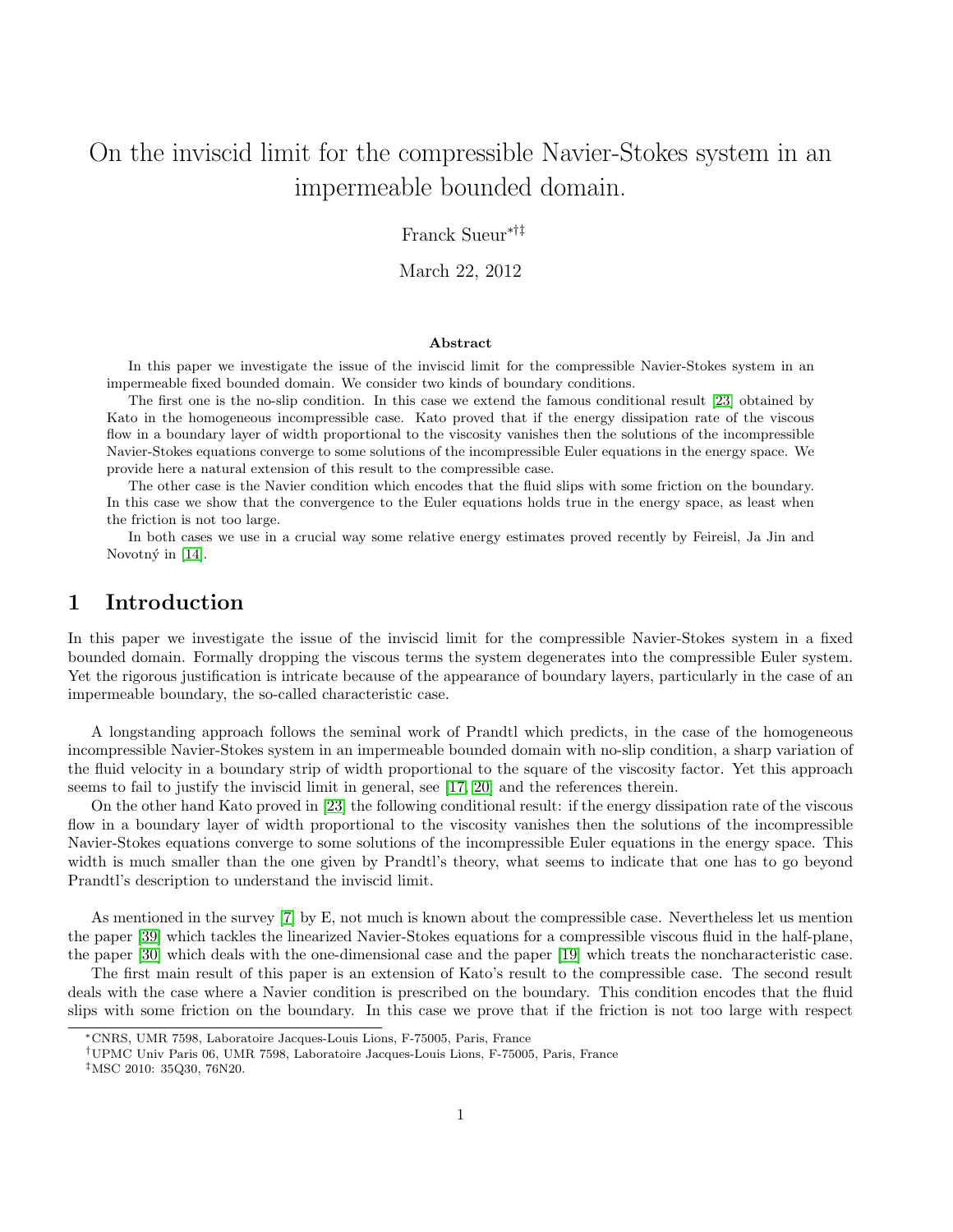to the viscosity then the solutions of the compressible Navier-Stokes equations converge to some solutions of the compressible Euler equations in the energy space in the inviscid limit. This extends some earlier results obtained by [\[2,](#page-11-5) [22,](#page-12-3) [28,](#page-12-4) [37\]](#page-12-5) in the incompressible case.

Let us now say a few words about the technics employed in this paper. In both cases we start with the observation that the results obtained in the incompressible case hinted above (i.e. [\[23,](#page-12-0) [22,](#page-12-3) [28,](#page-12-4) [2,](#page-11-5) [37\]](#page-12-5)) use a strategy somehow related to the issue of weak-strong uniqueness, where one compares two solutions of the same equation, only one of which being smooth. In the results [\[23,](#page-12-0) [22,](#page-12-3) [28,](#page-12-4) [2,](#page-11-5) [37\]](#page-12-5) there is also a comparison between a weak and a strong solution but the word "solution" does not not refer to the same equation. Indeed they consider a smooth solution of the Euler equations and a weak solution of the Navier-Stokes equations. Here "weak solution" refers to the solution constructed by Leray in [\[24,](#page-12-6) [25\]](#page-12-7), whereas local in time existence and uniqueness of classical solutions of the Euler equations is known since the work [\[36\]](#page-12-8) of Wolibner. One may wish to apply the weak formulation of the Navier-Stokes equations with the solution of the Euler equations as a test function. However, in the case of the no-slip condition, the Euler solution does not satisfy all the boundary condition required to be an admissible test function. In order to overcome this difficulty Kato introduced a corrector which, added to the Euler solution, provided a smooth test function which satisfies the no-slip condition and yet quite close to the Euler solution. This corrector is referred to as a "fake" layer, as there is no reason that it describes what really happens in the boundary's neighbourhood. Then a few standard manipulations provide an estimate of the difference between the Navier-Stokes and the Euler solutions in the energy space.

In the sequel we adapt this strategy to the compressible case. In this setting the existence of global weak solutions of the Navier-Stokes equations is known since the pioneering work [\[33\]](#page-12-9) of Lions, later improved by Feireisl, Novotn´y and Petzeltová in  $[10]$ , see also  $[11, 12]$  $[11, 12]$ , for various boundary conditions. On the other hand the local in time existence of strong solutions of the compressible Euler equations is well-known since the works [\[1,](#page-11-9) [3,](#page-11-10) [8,](#page-11-11) [9,](#page-11-12) [32\]](#page-12-10). Here, we will also get inspired by some recent breakthroughs in the issue of weak-strong uniqueness of the compressible Navier-Stokes equations, in particular by using some relative energy estimates recently proved by Feireisl, Ja Jin and Novotný in [\[14\]](#page-11-0). This result is somehow reminiscent of the pioneering papers [\[4,](#page-11-13) [5,](#page-11-14) [38\]](#page-12-11). Let us also refer to the recent works [\[16,](#page-11-15) [31,](#page-12-12) [34\]](#page-12-13) and the references therein. Unlike the energy method used in the incompressible case this will provide a non-symmetric "measure" of the difference between the Euler and the Navier-Stokes solutions. Yet, as in the weak formulations, the relative energy estimates involve some test functions which satisfy some boundary conditions; and as in the incompressible case the no-slip condition is more intricate than the Navier condition as the test functions also have to satisfy the no-slip conditions, which are not satisfied by the Euler solution. We will therefore adapt, in this case, Kato's corrector construction in order to fit with the compressible setting.

#### 1.1 The compressible Navier-Stokes system

In this paper we consider the compressible Navier-Stokes system:

<span id="page-1-2"></span>
$$
\partial_t \rho + \text{div}(\rho u) = 0,\tag{1}
$$

$$
\partial_t(\rho u) + \operatorname{div}(\rho u \otimes u) + \nabla_x p(\rho) = \varepsilon \operatorname{div} \mathbb{S}(\nabla_x u), \tag{2}
$$

where

<span id="page-1-0"></span>
$$
\mathbb{S}(\nabla_x u) := \mu \left( \nabla_x u + (\nabla_x u)^T \right) - \frac{2}{3} (\text{div } u) \, \text{Id} \right) + \eta (\text{div } u) \, \text{Id},\tag{3}
$$

in a bounded regular domain

 $\Omega \subset \mathbb{R}^3$ .

Above, the unknowns are the fluid density  $\rho(t, x)$ , defined on  $[0, +\infty) \times \Omega$  with values in  $[0, +\infty)$  and the fluid velocity  $u(t, x)$ , defined on  $[0, +\infty) \times \Omega$  with values in  $\mathbb{R}^3$ , whereas  $\mu > 0$  and  $\eta \geq 0$  are two viscosity coefficients, and  $\varepsilon > 0$ is a scaling factor. In [\(3\)](#page-1-0) the notation  $\nabla_x u$  stands for the Jacobian matrix of the vector field u and  $(\nabla_x u)^T$  denotes its transpose. Let us stress that the lower bounds on  $\mu$  and  $\eta$  entail that the tensor product

<span id="page-1-1"></span>
$$
\mathbb{S}(\nabla_x u) : \nabla_x u = \sum_{1 \leqslant i,j \leqslant 3} \frac{\mu}{2} (\partial_i u_j + \partial_j u_i)^2 + (\eta - \frac{2}{3}\mu) |\operatorname{div} u|^2 \tag{4}
$$

is a positively definite quadratic form with respect to  $(\partial_i u_j)_{1\leq i,j\leq 3}$ .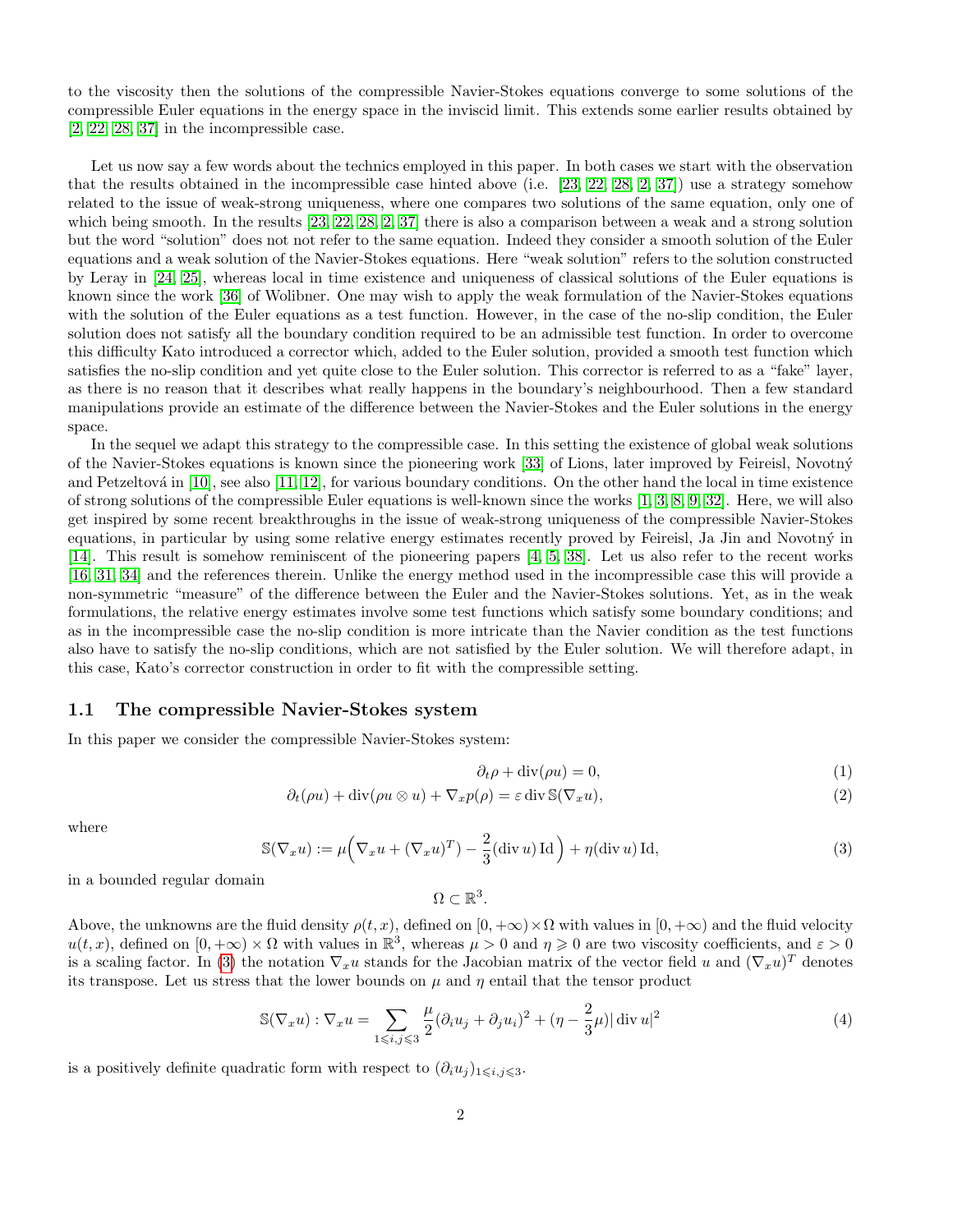We assume that there exists  $\gamma > \frac{3}{2}$  such that the pressure  $p(\rho)$  is the following function of the density

<span id="page-2-2"></span>
$$
p(\rho) = \rho^{\gamma}.\tag{5}
$$

Observe that this class of pressure laws includes in particular the case of a monoatomic gas for which the adiabiatic constant  $\gamma$  is  $\frac{5}{3}$ .

We prescribe the initial conditions:

$$
\rho|_{t=0} = \rho_0, \quad (\rho u)|_{t=0} = \rho_0 u_0.
$$

In this setting the existence of global weak solutions is now well understood thanks to the pioneering work [\[33\]](#page-12-9) of Lions, later improved by Feireisl, Novotný and Petzeltová in  $[10]$ , see also  $[11, 12]$  $[11, 12]$ , for various boundary conditions.

In this paper we are interested in the limit  $\varepsilon \to 0$  which is quite sensitive to the boundary conditions prescribed on the boundary  $\partial\Omega$ . In the sequel we consider two kinds of boundary conditions.

### 1.2 No-slip conditions

In this section we prescribe on the boundary  $\partial\Omega$  of the fluid domain the following no-slip condition:

<span id="page-2-1"></span>
$$
u|_{\partial\Omega} = 0.\t\t(6)
$$

Let us recall that we mean by weak solution in this case.

**Definition 1.** Let be given some initial data  $(\rho_0, u_0)$  such that  $\rho_0 \ge 0$ ,  $\rho_0 \in L^{\gamma}(\Omega)$ ,  $\rho_0 u_0^2 \in L^1(\Omega)$ . Let  $q_0 := \rho_0 u_0$ which is in  $L^{\frac{2\gamma}{\gamma+1}}(\Omega)$  and let  $T>0$ . We say that  $(\rho, u)$  is a finite energy weak solution of the compressible Navier-Stokes system on  $[0, T]$  associated to the initial data  $(\rho_0, u_0)$  if

- $\rho \in C_w([0,T]; L^{\gamma}(\Omega)), \ \rho u \in C_w([0,T]; L^{\frac{2\gamma}{\gamma+1}}(\Omega)), \ u \in L^2(0,T; H^1_0(\Omega)), \ \rho u^2 \in C_w([0,T]; L^1(\Omega)),$
- the identity

$$
\int_{\Omega} \rho(T,\cdot)\phi(T,\cdot)dx - \int_{\Omega} \rho_0\phi(0,\cdot)dx = \int_0^T \int_{\Omega} (\rho\partial_t\phi + \rho u \cdot \nabla_x\phi)dxdt
$$

holds for any  $\phi \in C_c^{\infty}([0,T] \times \overline{\Omega}; \mathbb{R}),$ 

• the *identity* 

$$
\int_{\Omega} \rho(T, \cdot) u(T, \cdot) \cdot \phi(T, \cdot) dx - \int_{\Omega} q_0 \cdot \phi(0, \cdot) dx = \int_0^T \int_{\Omega} \left( \rho u \cdot \partial_t \phi + \rho u \otimes u : \nabla_x \phi + p(\rho) \operatorname{div} \phi - \varepsilon S(\nabla_x u) : \nabla_x \phi \right) dx dt
$$
  
holds for any  $\phi \in C_c^{\infty}([0, T] \times \Omega; \mathbb{R}^3)$ ,

• the energy inequality:

<span id="page-2-0"></span>
$$
\mathcal{E}(\rho(\tau,\cdot),u(\tau,\cdot))+\varepsilon\int_0^\tau\int_{\Omega}\mathbb{S}(\nabla_x u):\nabla_x u\,dxdt\leqslant \mathcal{E}(\rho_0,u_0)\tag{7}
$$

holds true for almost every  $\tau \in [0, T]$ , where

<span id="page-2-3"></span>
$$
\mathcal{E}(\rho, u) := \int_{\Omega} E(\rho, u) dx, \quad \text{with } E(\rho, u) := \frac{1}{2}\rho |u|^2 + H(\rho) \quad \text{and } H(\rho) := \frac{\rho^{\gamma}}{\gamma - 1}.
$$

Let us stress that the two terms in the left hand side of [\(7\)](#page-2-0) are nonnegative. In particular it follows from [\(4\)](#page-1-1) that there exists a constant  $C_0 > 0$  such that for any  $u \in H^1(\Omega)$ ,

<span id="page-2-4"></span>
$$
\int_{\Omega} \mathbb{S}(\nabla_x u) : \nabla_x u \, dx \geqslant C_0 \int_{\Omega} |\nabla_x u|^2 \, dx. \tag{9}
$$

Let us now state the result of global existence of weak solutions hinted above.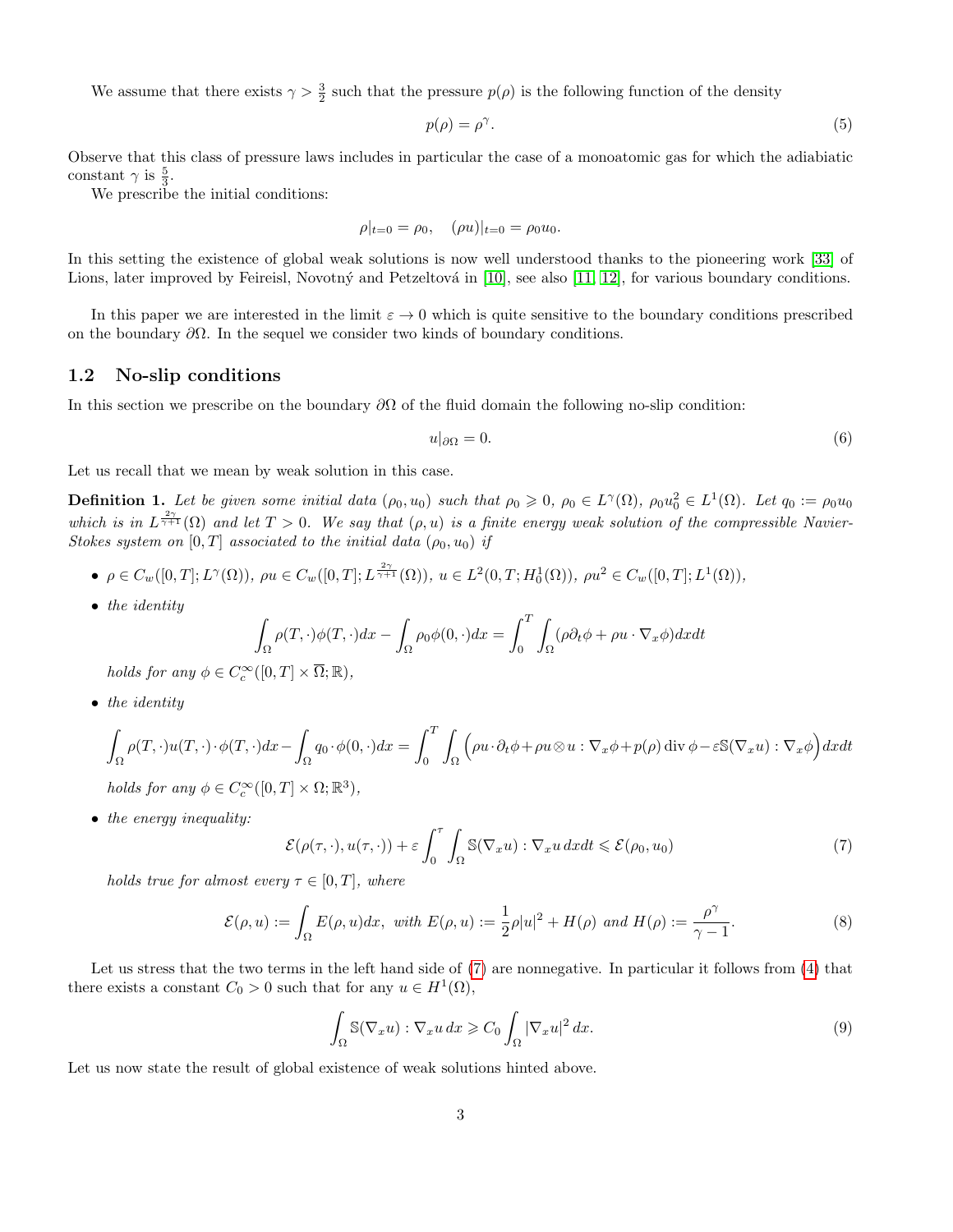<span id="page-3-3"></span>**Theorem 1** ([\[33\]](#page-12-9), [\[10\]](#page-11-6)). Let be given some initial data  $(\rho_0, u_0)$  such that  $\rho_0 \ge 0$ ,  $\rho_0 \in L^{\gamma}(\Omega)$ ,  $\rho_0 u_0^2 \in L^1(\Omega)$ . Let  $T > 0$ . Then there exists a finite energy weak solution of the compressible Navier-Stokes system on [0, T] associated to the initial data  $(\rho_0, u_0)$ .

Let us now investigate the issue of the inviscid limit. Formally when the coefficient  $\varepsilon$  is set equal to zero in [\(1\)](#page-1-2)-[\(3\)](#page-1-0) one obtains the following compressible Euler system:

<span id="page-3-1"></span>
$$
\partial_t \rho^E + \text{div}(\rho^E u^E) = 0,\tag{10}
$$

$$
\partial_t(\rho^E u^E) + \text{div}(\rho^E u^E \otimes u^E) + \nabla_x p(\rho^E) = 0,\tag{11}
$$

for which one prescribes the following initial condition:

$$
\rho^{E}|_{t=0} = \rho_0^{E}, \quad (\rho^{E} u^{E})|_{t=0} = \rho_0^{E} u_0^{E}. \tag{12}
$$

and the following boundary condition:

<span id="page-3-0"></span>
$$
u^E \cdot n|_{\partial \Omega} = 0,\tag{13}
$$

where n is the unit outward normal to the domain  $\Omega$ . Let us stress in particular the loss of information about the tangential components from [\(6\)](#page-2-1) to [\(13\)](#page-3-0). For this system the local existence of strong solutions is well-known, cf. [\[1,](#page-11-9) [3,](#page-11-10) [8,](#page-11-11) [9,](#page-11-12) [32\]](#page-12-10).

<span id="page-3-2"></span>**Theorem 2** ([\[1,](#page-11-9) [3,](#page-11-10) [8,](#page-11-11) [9,](#page-11-12) [32\]](#page-12-10)). Let be given  $(\rho_0^E, u_0^E)$  be some smooth and compatible initial data with  $0 < \inf_{\Omega} \rho_0^E$  and  $\sup_{\Omega} \rho_0^E(x) < \infty$ . Then there exists  $T > 0$  and a unique smooth solution  $(\rho^E, u^E)$  of  $(10)$ - $(13)$  such that

<span id="page-3-9"></span>
$$
0 < \inf_{(0,T) \times \Omega} \rho^E \quad \text{and} \quad \sup_{(0,T) \times \Omega} \rho^E < \infty. \tag{14}
$$

Above "compatible" refers to some conditions satisfied by the initial data on the boundary  $\partial\Omega$  which are necessary for the existence of a strong solution. We refer here to [\[29,](#page-12-14) [32\]](#page-12-10) for more information on this subject.

We can now state the first main result of the paper. Let us denote

<span id="page-3-8"></span>
$$
d_{\Omega}(x) := \text{dist}(x, \partial \Omega) \text{ and } \Gamma_{\varepsilon} := \{ x \in \Omega / \ d_{\Omega}(x) < \varepsilon \},\tag{15}
$$

which is well defined for  $\varepsilon > 0$  small enough.

#### <span id="page-3-5"></span>**Theorem 3.** Let be given  $c > 0$ .

Let be given  $T>0$  and  $(\rho^E,u^E)$  the strong solution of the Euler equations corresponding to an initial data  $(\rho_0^E,u_0^E)$ as in Theorem [2.](#page-3-2)

For any  $\varepsilon \in (0,1)$ , let  $(\rho_0, u_0) := (\rho_0^{\varepsilon}, u_0^{\varepsilon})$  be an initial data such that  $\rho_0 \geq 0$ ,  $\rho_0 \in L^{\gamma}(\Omega)$ ,  $\rho_0 u_0^2 \in L^1(\Omega)$ , and consider  $(\rho, u) := (\rho^{\varepsilon}, u^{\varepsilon})$  an associated weak solution of the compressible Navier-Stokes system on  $[0, T]$  as given by Theorem [1.](#page-3-3)

Assume that

<span id="page-3-7"></span>
$$
\|\rho_0 - \rho_0^E\|_{L^\gamma(\Omega)} + \int_{\Omega} \rho_0 |u_0 - u_0^E|^2 dx \to 0 \text{ when } \varepsilon \to 0. \tag{16}
$$

Assume moreover that

<span id="page-3-6"></span>
$$
\varepsilon \int_{(0,T)\times\Gamma_{c\varepsilon}} \left(\frac{\rho |u|^2}{d_{\Omega}^2} + \frac{\rho^2 (u \cdot n)^2}{d_{\Omega}^2} + |\nabla_x u|^2\right) dxdt \to 0, \text{ when } \varepsilon \to 0.
$$
 (17)

Then

<span id="page-3-4"></span>
$$
\sup_{t \in (0,T)} \left( \|\rho - \rho^E\|_{L^\gamma(\Omega)} + \int_{\Omega} \rho |u - u^E|^2 \, dx \right)(t) \to 0 \text{ when } \varepsilon \to 0. \tag{18}
$$

Let us stress that [\(18\)](#page-3-4) implies in particular that

$$
\sup_{(0,T)} \|\rho u - \rho^E u^E\|_{L^1(\Omega)} \to 0 \text{ when } \varepsilon \to 0,
$$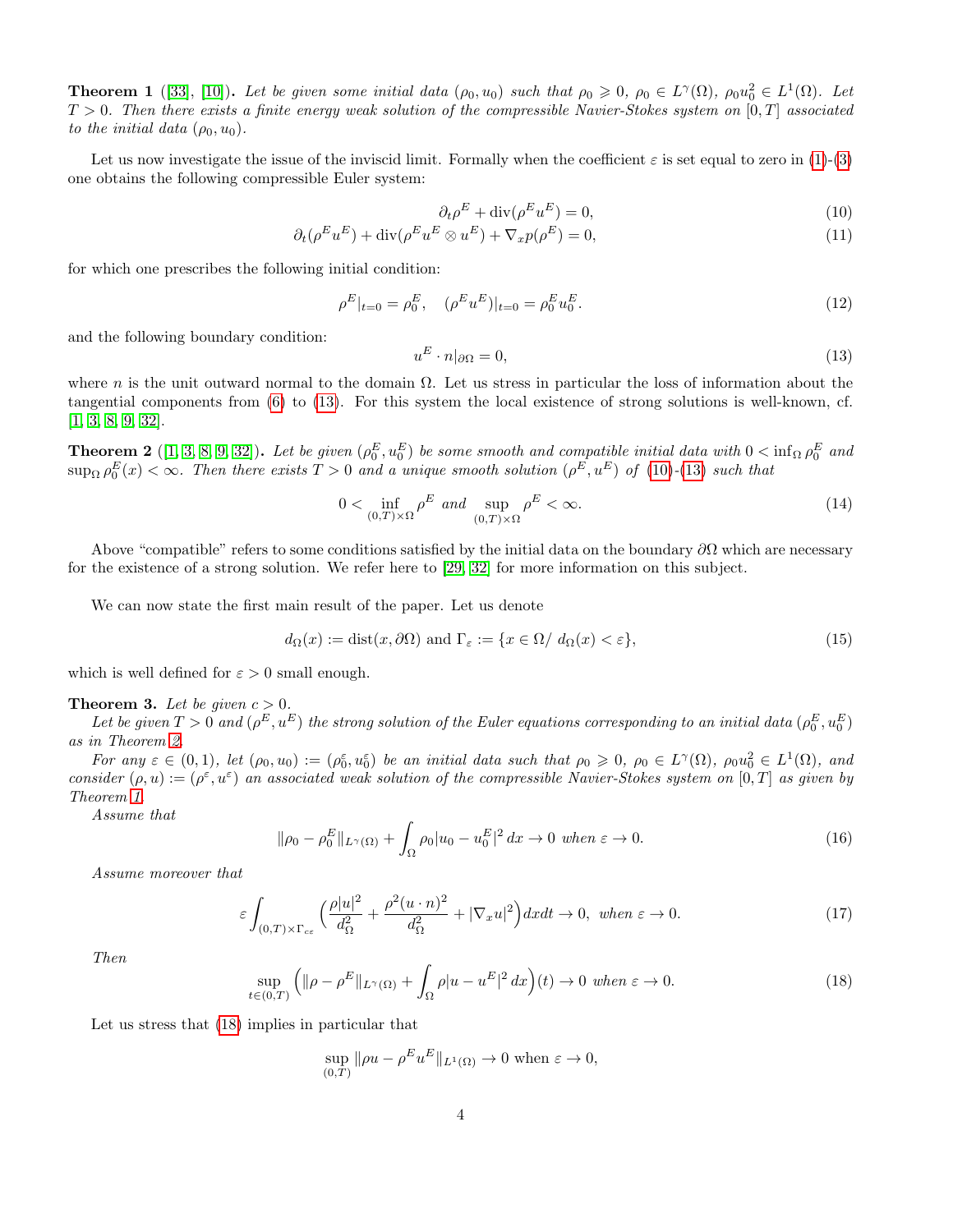since

$$
\rho u - \rho^E u^E = (\rho - \rho^E) u^E + \sqrt{\rho} \sqrt{\rho} (u - u^E).
$$

Theorem [3](#page-3-5) extends to the compressible case the earlier result [\[23\]](#page-12-0) obtained by Kato in the homogeneous incompressible case. Observe in particular the condition [\(17\)](#page-3-6) can be simplified when the density  $\rho$  is constant thanks to Hardy's inequality into the condition

$$
\varepsilon \int_{(0,T)\times\Gamma_{c\varepsilon}} |\nabla_x u|^2 dxdt \to 0 \text{ when } \varepsilon \to 0,
$$

which is the condition used by Kato in [\[23\]](#page-12-0) in the incompressible case.

Let us mention that Theorem [3](#page-3-5) can be easily extended to the slightly more general pressure laws as described in [\[14,](#page-11-0) Eq. (2.1)]. We choose here to deal with the law [\(5\)](#page-2-2) for the sake of clarity. Actually we plan to address in a forthcoming work the case of the full Navier-Stokes-Fourier system, for which Feireisl and Novotný have recently established in [\[13\]](#page-11-16) some relative energy estimates and weak-strong uniqueness.

Furthermore there exists many variants of Kato's argument: see for instance [\[35,](#page-12-15) [26,](#page-12-16) [21\]](#page-12-17). In particular let us stress that the two last ones consider some settings where a Kato type analysis provides an unconditional theorem. Indeed [\[26\]](#page-12-16) considers different horizontal and vertical viscosities, going to zero with different speeds whereas [\[21\]](#page-12-17) considers an obstacle whose size goes to zero with the viscosity. We therefore hope that the analysis performed in this paper could be useful to extend some of these works in the compressible case.

#### 1.3 Navier conditions

In this section we prescribe on the boundary  $\partial\Omega$  of the fluid domain the following Navier condition:

$$
u \cdot n = 0 \text{ and } \varepsilon(\mathbb{S}(\nabla_x u)n)_{tan} = \beta u_{tan} \text{ on } \partial\Omega,
$$
\n(19)

where  $\beta \geqslant 0$  is the friction coefficient and  $u_{tan}$  denotes the tangential component of a vector field  $u : \overline{\Omega} \to \mathbb{R}^3$  on the boundary  $\partial\Omega$ . For these boundary conditions the definition of weak solutions is adapted as follows.

<span id="page-4-0"></span>**Definition 2.** Let  $(\rho_0, u_0)$  be an initial data such that  $\rho_0 \geq 0$ ,  $\rho_0 \in L^{\gamma}(\Omega)$ ,  $\rho_0 u_0^2 \in L^1(\Omega)$ . Let  $q_0 := \rho_0 u_0$  and  $T > 0$ . We say that  $(\rho, u)$  is a finite energy weak solution of the compressible Navier-Stokes system on  $[0, T]$  associated to the initial data  $(\rho_0, u_0)$  if

- $\rho \in C_w([0,T]; L^{\gamma}(\Omega)), \ \rho u \in C_w([0,T]; L^{\frac{2\gamma}{\gamma+1}}(\Omega)), \ \nabla_x u \in L^2(0,T; L^2(\Omega)), \ \rho u^2 \in C_w([0,T]; L^1(\Omega)),$
- the *identity*

$$
\int_{\Omega} \rho(T,\cdot) \phi(T,\cdot) \, dx - \int_{\Omega} \rho_0 \phi(0,\cdot) \, dx = \int_0^T \int_{\Omega} (\rho \partial_t \phi + \rho u \cdot \nabla_x \phi) \, dx \, dt
$$

holds for any  $\phi \in C_c^{\infty}([0,T] \times \overline{\Omega}; \mathbb{R}),$ 

• the *identity* 

$$
\int_{\Omega} \rho(T, \cdot) u(T, \cdot) \cdot \phi(T, \cdot) dx - \int_{\Omega} q_0 \cdot \phi(0, \cdot) dx = -\beta \int_0^T \int_{\partial \Omega} u \cdot \phi d\sigma dt
$$

$$
+ \int_0^T \int_{\Omega} \left( \rho u \cdot \partial_t \phi + \rho u \otimes u : \nabla_x \phi + p(\rho) \operatorname{div} \phi - \varepsilon S(\nabla_x u) : \nabla_x \phi \right) dx dt
$$

holds for any  $\phi \in C_c^{\infty}([0,T] \times \overline{\Omega}; \mathbb{R}^3)$  such that  $\phi \cdot n = 0$  on  $\partial \Omega$ ,

• the energy inequality:

$$
\mathcal{E}(\rho(\tau,\cdot),u(\tau,\cdot))+\varepsilon\int_0^\tau\int_{\Omega}\mathbb{S}(\nabla_x u):\nabla_x u\,dxdt+\beta\int_0^\tau\int_{\partial\Omega}|u|^2\,d\sigma dt\leqslant \mathcal{E}(\rho_0,u_0).
$$

holds for almost every  $\tau \in [0, T]$ .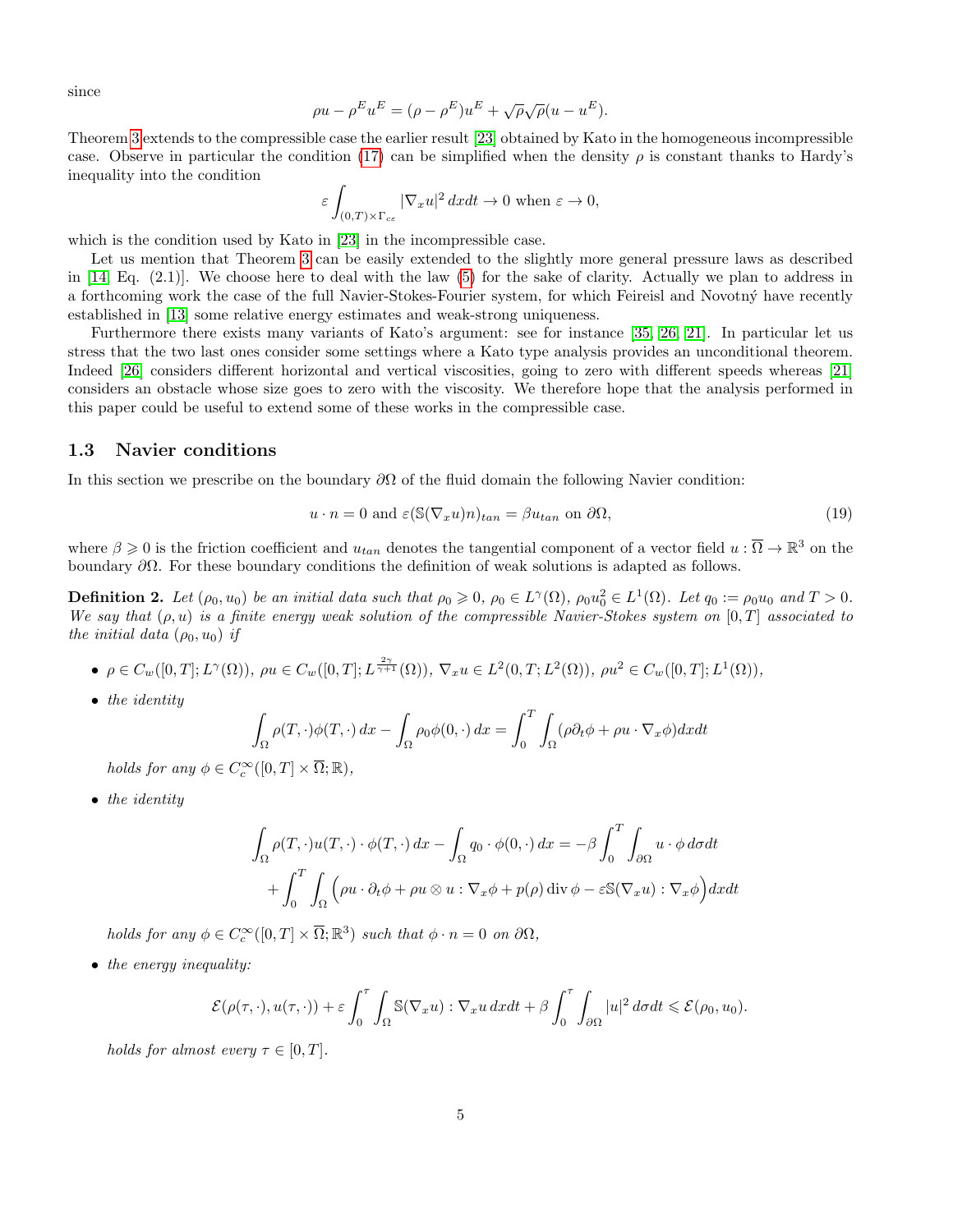Above the integration element  $d\sigma$  refers to the surface measure on  $\partial\Omega$ .

Let us now state the second main result of this paper.

<span id="page-5-0"></span>**Theorem 4.** Let be given  $T > 0$  and  $(\rho^E, u^E)$  the strong solution of the Euler equations corresponding to an initial data  $(\rho_0^E, u_0^E)$  as in Theorem [2.](#page-3-2) For any  $\varepsilon \in (0,1)$ , let  $(\rho_0, u_0) := (\rho_0^{\varepsilon}, u_0^{\varepsilon})$  be an initial data such that  $\rho_0 \geq 0$ ,  $\rho_0 \in L^{\gamma}(\Omega)$ ,  $\rho_0 u_0^2 \in L^1(\Omega)$  and consider  $(\rho, u) := (\rho^{\varepsilon}, u^{\varepsilon})$  a corresponding weak solution on  $[0, T]$  in the sense of Definition [2.](#page-4-0)

Assume that  $(\rho_0, u_0)$  converges to  $(\rho_0^E, u_0^E)$  when  $\varepsilon$  converges to 0 in the sense of [\(16\)](#page-3-7). Assume that  $\beta := \beta^{\varepsilon}$ converges to 0 when  $\varepsilon$  converges to 0. Then,

$$
\sup_{(0,T)} \left( \|\rho - \rho^E\|_{L^\gamma(\Omega)} + \int_\Omega \frac{1}{2}\rho |u - u^E|^2 dx \right)(t) \to 0 \text{ when } \varepsilon \to 0.
$$

Theorem [4](#page-5-0) extends to the compressible case the earlier results [\[22,](#page-12-3) [28,](#page-12-4) [2,](#page-11-5) [37\]](#page-12-5) which tackled the homogeneous incompressible case. As in these works Theorem [4](#page-5-0) fails to tackle the case where  $\beta$  is a  $O(1)$  when  $\varepsilon$  converges to 0, which seems of special interest in view of the kinetic derivation of the Navier condition performed in [\[27,](#page-12-18) [2\]](#page-11-5).

# 2 Proof of Theorem [3](#page-3-5)

In this section we prove Theorem [3.](#page-3-5) We will proceed in three steps. First we will recall the recent result [\[15\]](#page-11-17) about some relative energy inequalities satisfied by the weak solutions of the compressible Navier-Stokes system. These inequalities provide a non-symmetric "measure" of the difference between a weak solution of the compressible Navier-Stokes system and a smooth test function satisfying the no-slip condition. As the smooth solutions of the Euler equations do not satisfy the tangential part of the no-slip condition, one cannot apply directly these relative energy inequalities. In order to overcome this difficulty we will follow a strategy used by Kato in the incompressible setting, see [\[23\]](#page-12-0), by constructing a "fake" layer which, added to the Euler solution, provided a smooth test function which satisfies the no-slip condition and yet quite close to the Euler solution.

#### 2.1 Relative energy inequality

Let us recall first a quite general definition of the notion of relative entropy. Let be given an integer  $N \geq 1$  and V an open subset of  $\mathbb{R}^N$ . Given a smooth function  $f: \mathcal{V} \to \mathbb{R}$  and  $v, w \in \mathcal{V}$  the relative entropy  $f(v|w)$  is defined by

$$
f(v|w) := f(v) - f'(w) \cdot (v - w) - f(w).
$$

Applying this definition to the energy defined in [\(8\)](#page-2-3) leads to the introduction of the following relative energy  $\mathcal{E}([\rho, u] | [r, U])$  of  $(\rho, u)$  with respect to  $(r, U)$ :

$$
\mathcal{E}([\rho, u] | [r, U]) := \int_{\Omega} E([\rho, u] | [r, U]) dx, \text{ with } E([\rho, u] | [r, U]) := \frac{1}{2} \rho |u - U|^2 + H(\rho | r),
$$
  
where 
$$
H(\rho | r) := \frac{\rho^{\gamma}}{\gamma - 1} - \frac{\gamma (\rho - r) r^{\gamma - 1}}{\gamma - 1} - \frac{r^{\gamma}}{\gamma - 1}.
$$

Note that, since p is strictly convex, the quantity  $H(\rho|r)$  is nonnegative and vanishes only when  $\rho = r$ . Indeed  $H(\rho|r)$  provides a nice control of the difference between  $\rho$  and r, since according to [\[15,](#page-11-17) Eq. (4.15)], for any compact  $K \subset (0, +\infty)$  there exists two positive constants  $c_1$  and  $c_2$  such that for any  $\rho \geq 0$  and for any  $r \in K$ ,

<span id="page-5-1"></span>
$$
c_1(|\rho - r|^2 1_{|\rho - r| < 1} + |\rho - r|^{\gamma} 1_{|\rho - r| \geq 1}) \leq H(\rho | r) \leq c_2(|\rho - r|^2 1_{|\rho - r| < 1} + |\rho - r|^{\gamma} 1_{|\rho - r| \geq 1}).\tag{20}
$$

In particular, using that the domain  $\Omega$  is bounded, we infer that for any compact  $K \subset (0, +\infty)$  there exists a constant  $C > 0$  such that for any functions  $\rho : \Omega \to [0, \infty)$  and  $r : \Omega \to K$ ,

<span id="page-5-2"></span>
$$
C\|\rho - r\|_{L^{\gamma}(\Omega)}^{\gamma} \leqslant \left(\int_{\Omega} H(\rho|r)dx\right)^{\gamma} + \int_{\Omega} H(\rho|r)dx, \quad C\int_{\Omega} H(\rho|r)dx \leqslant \|\rho - r\|_{L^{\gamma}(\Omega)}^{\gamma} + \|\rho - r\|_{L^{\gamma}(\Omega)}^2. \tag{21}
$$

Let us now recall the following nice recent result which is a slight rephrasing of [\[14,](#page-11-0) Th. 2.1].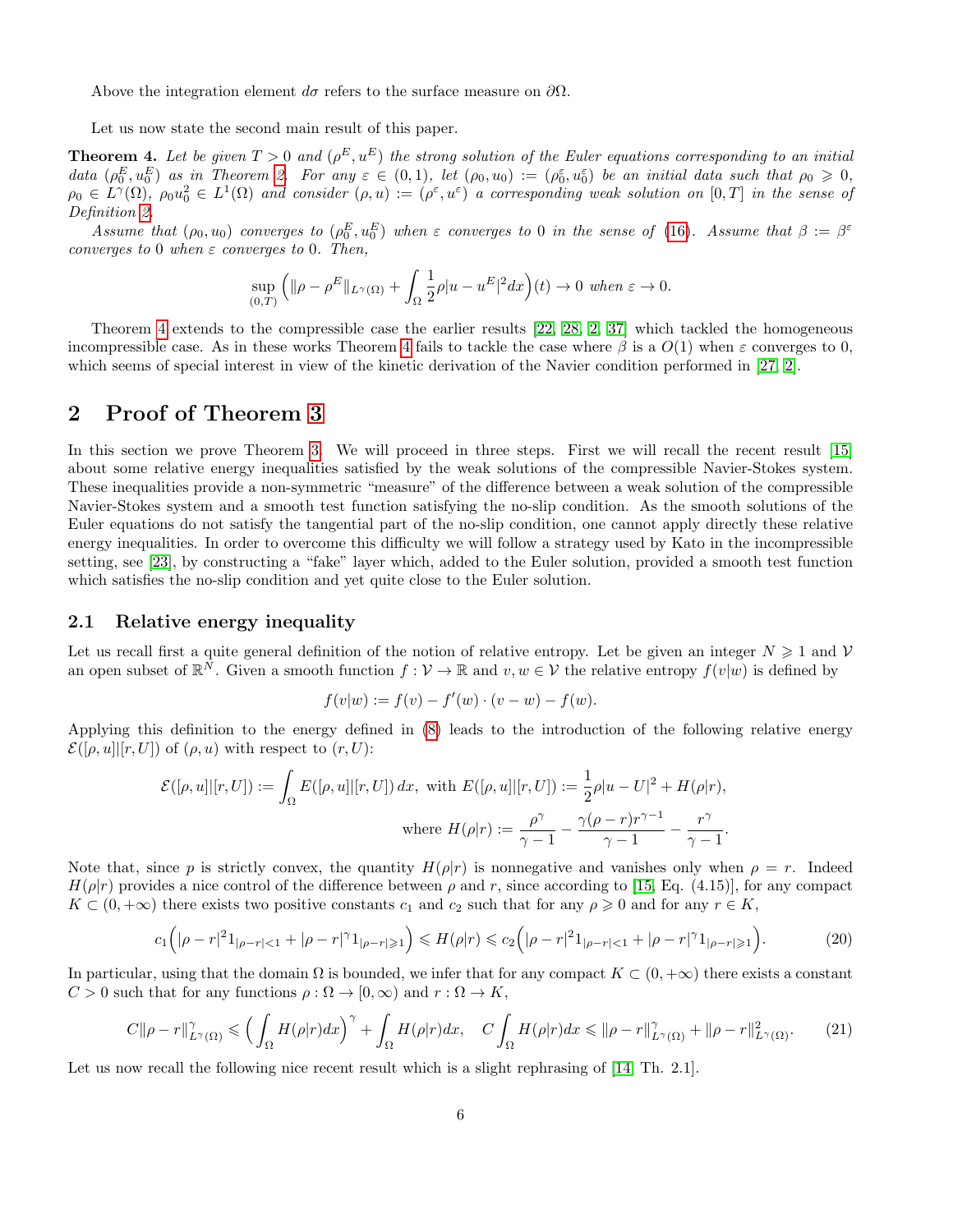<span id="page-6-0"></span>**Theorem 5** ([\[14\]](#page-11-0)). Let  $T > 0$  and  $(\rho, u)$  be a finite energy weak solution of the compressible Navier-Stokes system on  $[0, T]$  associated to an initial data  $(\rho_0, u_0)$  as in Theorem [1.](#page-3-3) Then, for any smooth test functions  $(r, U) : [0, T] \times \overline{\Omega} \rightarrow$  $(0, +\infty) \times \mathbb{R}^3$  satisfying the no-slip condition  $U|_{\partial\Omega} = 0$ , we have the following relative energy inequality:

<span id="page-6-2"></span>
$$
\mathcal{E}([\rho, u] | [r, U])(\tau) + \int_0^\tau \int_{\Omega} \varepsilon \mathbb{S}(\nabla_x u) : \nabla_x u \, dx dt \leq \mathcal{E}_0 + \int_0^\tau \mathcal{R}(\rho, u, r, U) dt,
$$
\n(22)

for almost every  $\tau \in (0, T)$ , where

<span id="page-6-5"></span>
$$
\mathcal{E}_0 := \mathcal{E}([\rho_0, u_0] | [r(0, \cdot), U(0, \cdot)]), \tag{23}
$$

and

<span id="page-6-3"></span>
$$
\mathcal{R}(\rho, u, r, U) := \int_{\Omega} \rho \Big( \partial_t U + (u \cdot \nabla_x) U \Big) \cdot (U - u) dx + \int_{\Omega} \varepsilon \mathbb{S}(\nabla_x u) : \nabla_x U dx
$$
\n
$$
+ \int_{\Omega} \Big( (r - \rho) \partial_t H'(r) + \nabla_x H'(r) \cdot (rU - \rho u) \Big) dx - \int_{\Omega} (\text{div} \, U) \Big( p(\rho) - p(r) \Big) dx.
$$
\n(24)

Let us stress that Theorem [5](#page-6-0) can be thought as a counterpart of [\[6,](#page-11-18) Proposition 1] which establishes that finite energy weak solutions of the incompressible Euler equations are dissipative in the sense of Lions.

### 2.2 A Kato type "fake" layer

The goal of this section is to prove the following result, where we make use of the Landau notations  $o(1)$  and  $O(1)$ for quantities respectively converging to 0 and bounded with respect to the limit  $\varepsilon \to 0^+$ .

**Proposition 1.** Under the assumptions of Theorem [3](#page-3-5) there exists  $v_F := v_F^{\varepsilon} \in C([0,T] \times \overline{\Omega}; \mathbb{R}^3)$ , supported in  $\Gamma_{c\varepsilon}$ , such that

<span id="page-6-1"></span>
$$
v_F = O(1) \text{ in } C([0, T] \times \overline{\Omega}), \tag{25}
$$

$$
u^E - v_F = 0 \text{ on } \partial\Omega,
$$
\n<sup>(26)</sup>

$$
v_F = O(\varepsilon^{\frac{1}{p}}) \text{ in } C([0, T]; L^p(\Omega)), \text{ for } 1 \leq p < +\infty,
$$
 (27)

$$
\partial_t v_F = O(\varepsilon^{\frac{1}{p}}) \text{ in } C([0, T]; L^p(\Omega)), \text{ for } 1 \leq p < +\infty,
$$
\n
$$
(28)
$$

$$
\|\nabla_x v_F\|_{L^\infty([0,T];L^2(\Gamma_{c\varepsilon}))} = O(\varepsilon^{-\frac{1}{2}}),\tag{29}
$$

$$
d_{\Omega} \nabla_x v_F = O(\varepsilon^{\frac{1}{2}}) \text{ in } L^{\infty}([0, T]; L^2(\Omega)), \tag{30}
$$

$$
d_{\Omega}^{2} \nabla_{x} v_{F} = O(\varepsilon) \text{ in } C([0, T] \times \overline{\Omega}), \qquad (31)
$$

$$
\operatorname{div} v_F = O(1) \text{ in } C([0, T] \times \overline{\Omega}), \tag{32}
$$

$$
\operatorname{div} v_F = O(\varepsilon^{\frac{1}{p}}) \text{ in } C([0, T]; L^p(\Omega)), \text{ for } 1 \leq p < +\infty. \tag{33}
$$

Let us recall that  $d_{\Omega}$  and  $\Gamma_{c\varepsilon}$  are defined in [\(15\)](#page-3-8).

Proof. Let  $\xi : [0, +\infty) \to [0, +\infty)$  be a smooth cut-off function such that  $\xi(0) = 1$  and  $\xi(r) = 0$  for  $r \ge 1$ . We define

<span id="page-6-4"></span>
$$
z(x) := \xi\left(\frac{d_{\Omega}(x)}{c\varepsilon}\right), \quad \tilde{\xi}(r) := r\xi'(r), \quad \tilde{z}(x) := \tilde{\xi}\left(\frac{d_{\Omega}(x)}{c\varepsilon}\right), \quad \hat{\xi}(r) := r^2\xi'(r), \quad \hat{z}(x) := \tilde{\xi}\left(\frac{d_{\Omega}(x)}{c\varepsilon}\right) \text{ and } v_F := zu^E. \tag{34}
$$

We easily see that [\(25\)](#page-6-1)-[\(29\)](#page-6-1) are satisfied. In particular let us stress that the leading order term of  $\nabla_x v_F$  is given by the normal derivative

$$
n \cdot \nabla_x v_F = zn \cdot \nabla_x u^E + \frac{1}{c\varepsilon} \xi' \left( \frac{d_{\Omega}(x)}{c\varepsilon} \right) u^E.
$$

Thus the leading order term of  $d_{\Omega} \nabla_x v_F$  and  $d_{\Omega}^2 \nabla_x v_F$  are given by the respective contributions of the second term in the right hand side above, which can be recast as  $\tilde{z}u^E$  and  $c\epsilon\hat{z}u^E$ , from which we infer [\(30\)](#page-6-1) and [\(31\)](#page-6-1).

Finally let us introduce the function  $\phi := \frac{u^E \cdot n}{d\Omega}$  which is smooth up to the boundary because of [\(13\)](#page-3-0). Then we observe that

$$
\operatorname{div} v_F = z \operatorname{div} u^E + u^E \cdot \nabla_x z = z \operatorname{div} u^E + \phi \tilde{z},
$$

which yields [\(32\)](#page-6-1) and [\(33\)](#page-6-1).

 $\Box$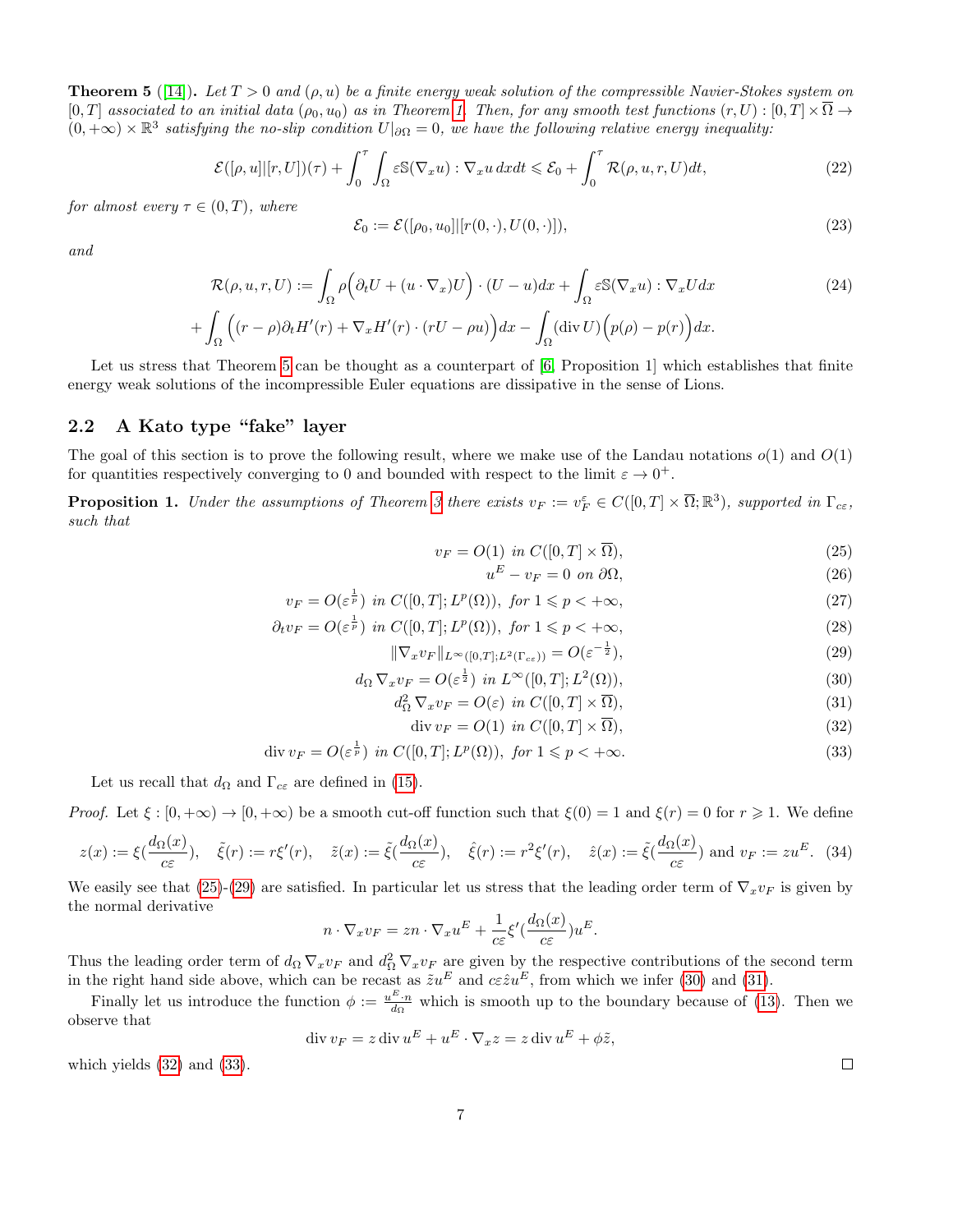#### 2.3 Core of the proof of Theorem [3](#page-3-5)

First using  $(7)$ ,  $(9)$  and  $(16)$  we easily obtain that the norms

<span id="page-7-0"></span>
$$
\|\rho\|_{L^{\infty}(0,T;L^{\gamma}(\Omega))} + \|\rho u^2\|_{L^{\infty}(0,T;L^1(\Omega))} + \sqrt{\varepsilon} \|\nabla_x u\|_{L^2((0,T)\times\Omega)} = O(1),
$$
\n(35)

with respect to  $\varepsilon \to 0$ .

Let us also say immediately that we will make use several times of [\(20\)](#page-5-1) and [\(21\)](#page-5-2) with the compact  $K :=$  $[\inf_{(0,T)\times\Omega} \rho^E, \sup_{(0,T)\times\Omega} \rho^E]$  (see [\(14\)](#page-3-9)).

Now the basic idea is to apply [\(22\)](#page-6-2) to  $(r, U) = (\rho^E, u^E - v_F)$ . The following lemma isolates what exactly we expect from this idea.

<span id="page-7-2"></span>**Lemma 1.** If almost everywhere in  $[0, T]$ , there holds

<span id="page-7-1"></span>
$$
|\mathcal{R}(\rho, u, \rho^E, U)| \leq \mathcal{E}([\rho, u] | [\rho^E, u^E]) + o(1),
$$
\n(36)

where the  $o(1)$  is with respect to  $L^1(0,T)$ , then Theorem [3](#page-3-5) holds true.

Proof. Let us first observe that

$$
\frac{1}{2}\mathcal{E}([\rho, u] | [\rho^E, u^E]) \le \mathcal{E}([\rho, u] | [r, U]) + \frac{1}{2} \int_{\Omega} \rho |v_F|^2 dx = \mathcal{E}([\rho, u] | [r, U]) + o(1)
$$

in  $L^1(0,T)$ , thanks to Holder's inequality, [\(35\)](#page-7-0) and [\(27\)](#page-6-1).

Now, using [\(16\)](#page-3-7) and the second inequality in [\(21\)](#page-5-2) we obtain that

$$
\mathcal{E}([\rho_0, u_0] | [\rho_0^E, u_0^E]) \to 0
$$
 when  $\varepsilon \to 0$ .

Then it is sufficient to apply the Gronwall lemma to [\(22\)](#page-6-2) applied to  $(r, U) = (\rho^E, u^E - v_F)$  taking into account [\(36\)](#page-7-1) to conclude that

$$
\sup_{t \in (0,T)} \Big( \mathcal{E}([\rho, u] \vert [\rho^E, u^E]) \Big)(t) \to 0 \text{ when } \varepsilon \to 0.
$$

Finally it remains to use the first inequality in [\(21\)](#page-5-2) to complete the proof of Lemma [\(1\)](#page-7-2).

Let us point out that the proof of Lemma [1](#page-7-2) above makes no use of the second term of the left hand side of  $(22)$ .

We now prove an estimate of the form [\(36\)](#page-7-1). We first decompose the first term of the right hand side in [\(24\)](#page-6-3) to get

$$
\mathcal{R}(\rho, u, \rho^E, U) = \int_{\Omega} \rho \Big( \partial_t u^E + (u^E \cdot \nabla_x) u^E \Big) \cdot (U - u) dx + \int_{\Omega} \rho \Big( ((u - u^E) \cdot \nabla_x) u^E \Big) \cdot (U - u) dx
$$

$$
- \int_{\Omega} \rho \Big( \partial_t v_F + (u \cdot \nabla_x) v_F \Big) \cdot (U - u) dx + \int_{\Omega} \varepsilon \mathbb{S}(\nabla_x u) : \nabla_x U dx
$$

$$
+ \int_{\Omega} \Big( (\rho^E - \rho) \partial_t H'(\rho^E) + \nabla_x H'(\rho^E) \cdot (\rho^E U - \rho u) \Big) dx - \int_{\Omega} (\text{div } U) \Big( p(\rho) - p(\rho^E) \Big) dx.
$$

Then we deduce from [\(10\)](#page-3-1)-[\(11\)](#page-3-1) that

<span id="page-7-3"></span>
$$
\partial_t u^E + (u^E \cdot \nabla_x) u^E = -\nabla_x H'(\rho^E),\tag{37}
$$

 $\Box$ 

so that

$$
\mathcal{R}(\rho, u, \rho^E, U) = \int_{\Omega} \rho \Big( ((u - u^E) \cdot \nabla_x) u^E \Big) \cdot (U - u) dx - \int_{\Omega} \rho \Big( \partial_t v_F + (u \cdot \nabla_x) v_F \Big) \cdot (U - u) dx
$$
  
+ 
$$
\int_{\Omega} \varepsilon \mathbb{S}(\nabla_x u) : \nabla_x U dx + \int_{\Omega} (\rho^E - \rho) \Big( \partial_t H'(\rho^E) + U \cdot \nabla_x H'(\rho^E) \Big) dx - \int_{\Omega} (\text{div } U) \Big( p(\rho) - p(\rho^E) \Big) dx.
$$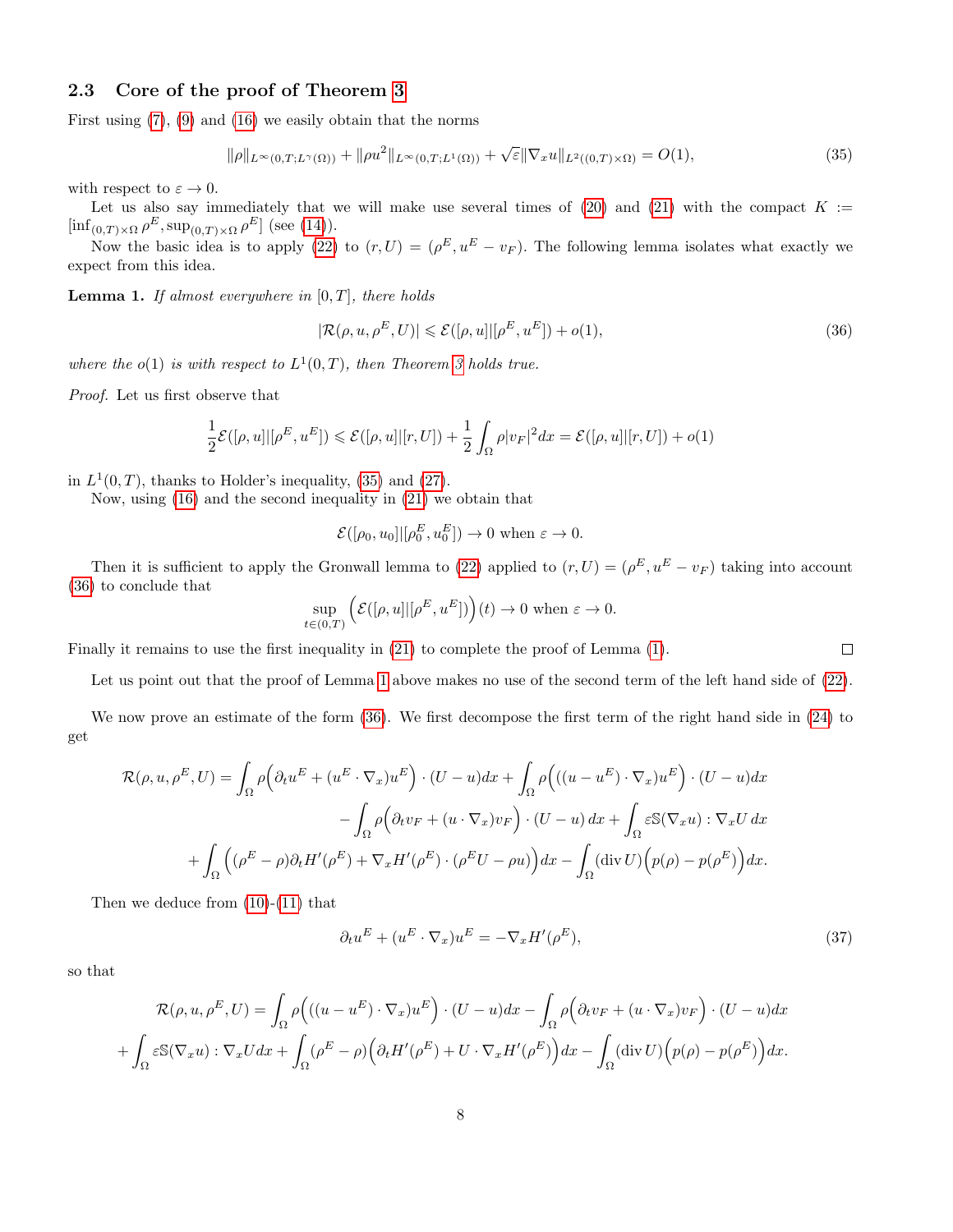Let us decompose the two last terms into

$$
\int_{\Omega} (\rho^{E} - \rho) \Big( \partial_{t} H'(\rho^{E}) + U \cdot \nabla_{x} H'(\rho^{E}) \Big) dx - \int_{\Omega} (\text{div } U) \Big( p(\rho) - p(\rho^{E}) \Big) dx =
$$
  

$$
\int_{\Omega} (\rho^{E} - \rho) \Big( \partial_{t} H'(\rho^{E}) + u^{E} \cdot \nabla_{x} H'(\rho^{E}) \Big) dx - \int_{\Omega} (\text{div } u^{E}) \Big( p(\rho) - p(\rho^{E}) \Big) dx
$$
  

$$
- \int_{\Omega} (\rho^{E} - \rho) \Big( v_{F} \cdot \nabla_{x} H'(\rho^{E}) \Big) dx + \int_{\Omega} (\text{div } v_{F}) \Big( p(\rho) - p(\rho^{E}) \Big) dx.
$$

Moreover using again [\(10\)](#page-3-1) we obtain that

<span id="page-8-1"></span>
$$
\partial_t H'(\rho^E) + u^E \cdot \nabla_x H'(\rho^E) = -(\text{div } u^E) p'(\rho^E),\tag{38}
$$

so that

$$
\mathcal{R}(\rho, u, \rho^E, U) = \int_{\Omega} \rho \Big( ((u - u^E) \cdot \nabla_x) u^E \Big) \cdot (U - u) dx - \int_{\Omega} \rho \Big( \partial_t v_F + (u \cdot \nabla_x) v_F \Big) \cdot (U - u) dx \n+ \int_{\Omega} \varepsilon \mathbb{S}(\nabla_x u) : \nabla_x U dx - \int_{\Omega} (\text{div } u^E) \Big( p(\rho) - p(\rho^E) - p'(\rho^E) (\rho - \rho^E) \Big) dx \n- \int_{\Omega} (\rho^E - \rho) \Big( v_F \cdot \nabla_x H'(\rho^E) \Big) dx + \int_{\Omega} (\text{div } v_F) \Big( p(\rho) - p(\rho^E) \Big) dx =: \mathcal{R}_1 + \dots + \mathcal{R}_6.
$$

We decompose  $\mathcal{R}_1$  into

$$
\mathcal{R}_1 = -\int_{\Omega} \rho((u - u^E) \otimes (u - u^E)) : \nabla_x u^E dx - \int_{\Omega} \rho((u - u^E) \cdot \nabla_x) u^E \right) \cdot v_F dx.
$$

Therefore, using the Cauchy-Schwarz inequality, we obtain that there exists a constant  $C > 0$  such that

$$
|\mathcal{R}_1| \leq C \int_{\Omega} \rho |u - u^E|^2 dx + C \Big( \int_{\Omega} \rho |u - u^E|^2 dx \Big)^{\frac{1}{2}} \Big( \int_{\Omega} \rho |v_F|^2 dx \Big)^{\frac{1}{2}},
$$
  

$$
\leq C \int_{\Omega} \rho |u - u^E|^2 dx + \tilde{C} \Big( \int_{\Omega} \rho |u - u^E|^2 dx \Big)^{\frac{1}{2}} \varepsilon^{\frac{\gamma}{\gamma - 1}},
$$

thanks to Holder's inequality, [\(35\)](#page-7-0) and [\(27\)](#page-6-1). Then using Young's inequality, we get that there exists a constant  $C > 0$  such that

<span id="page-8-0"></span>
$$
|\mathcal{R}_1| \leqslant C \int_{\Omega} \rho |u - u^E|^2 \, dx + C \varepsilon^{\frac{2\gamma}{\gamma - 1}} \leqslant C \mathcal{E}([\rho, u] | [\rho^E, u^E]) + o(1). \tag{39}
$$

We decompose  $\mathcal{R}_2$  into

$$
\mathcal{R}_2 = -\int_{\Omega} \rho \partial_t v_F \cdot (u^E - u) dx + \int_{\Omega} \rho \partial_t v_F \cdot v_F dx - \int_{\Omega} \rho \Big( (u \cdot \nabla_x) v_F \Big) \cdot U dx + \int_{\Omega} \rho (u \otimes u) : \nabla_x v_F dx =: \mathcal{R}_{2,a} + \mathcal{R}_{2,b} + \mathcal{R}_{2,c} + \mathcal{R}_{2,d}.
$$

Using the Cauchy-Schwarz inequality, we get

$$
|\mathcal{R}_{2,a}| \leqslant \left(\int_{\Omega} \rho |\partial_t v_F|^2 \, dx\right)^{\frac{1}{2}} \left(\int_{\Omega} \rho |u - u^E|^2 \, dx\right)^{\frac{1}{2}}.
$$

Then using Holder's inequality, [\(28\)](#page-6-1), [\(35\)](#page-7-0) and Young's inequality, we get that  $\mathcal{R}_{2,a}$  can be bounded as  $\mathcal{R}_1$  in [\(39\)](#page-8-0). Using again Holder's inequality, [\(27\)](#page-6-1), [\(28\)](#page-6-1) and [\(35\)](#page-7-0) we obtain that  $\mathcal{R}_{2,b} = o(1)$  in  $L^1(0,T)$ . Next, using [\(34\)](#page-6-4), we decompose  $\mathcal{R}_{2,c}$  as

$$
\mathcal{R}_{2,c} = -\int_{\Omega} \sqrt{\rho} z U \cdot \left( \sqrt{\rho} u \cdot \nabla_x) u^E \right) dx - \int_{\Omega} \frac{\rho u \cdot n}{d\Omega} \tilde{z} (U \cdot u^E).
$$

We bound the first term of the right hand side above thanks to Holder's inequality,  $(35)$  and the uniform boundedness of  $\nabla_x u^E$  and of U (see [\(25\)](#page-6-1)) by  $C||z||_{L^{\frac{2\gamma}{\gamma-1}}(\Omega)}$  which is  $o(1)$  in  $L^1(0,T)$ . In order to bound the second term we use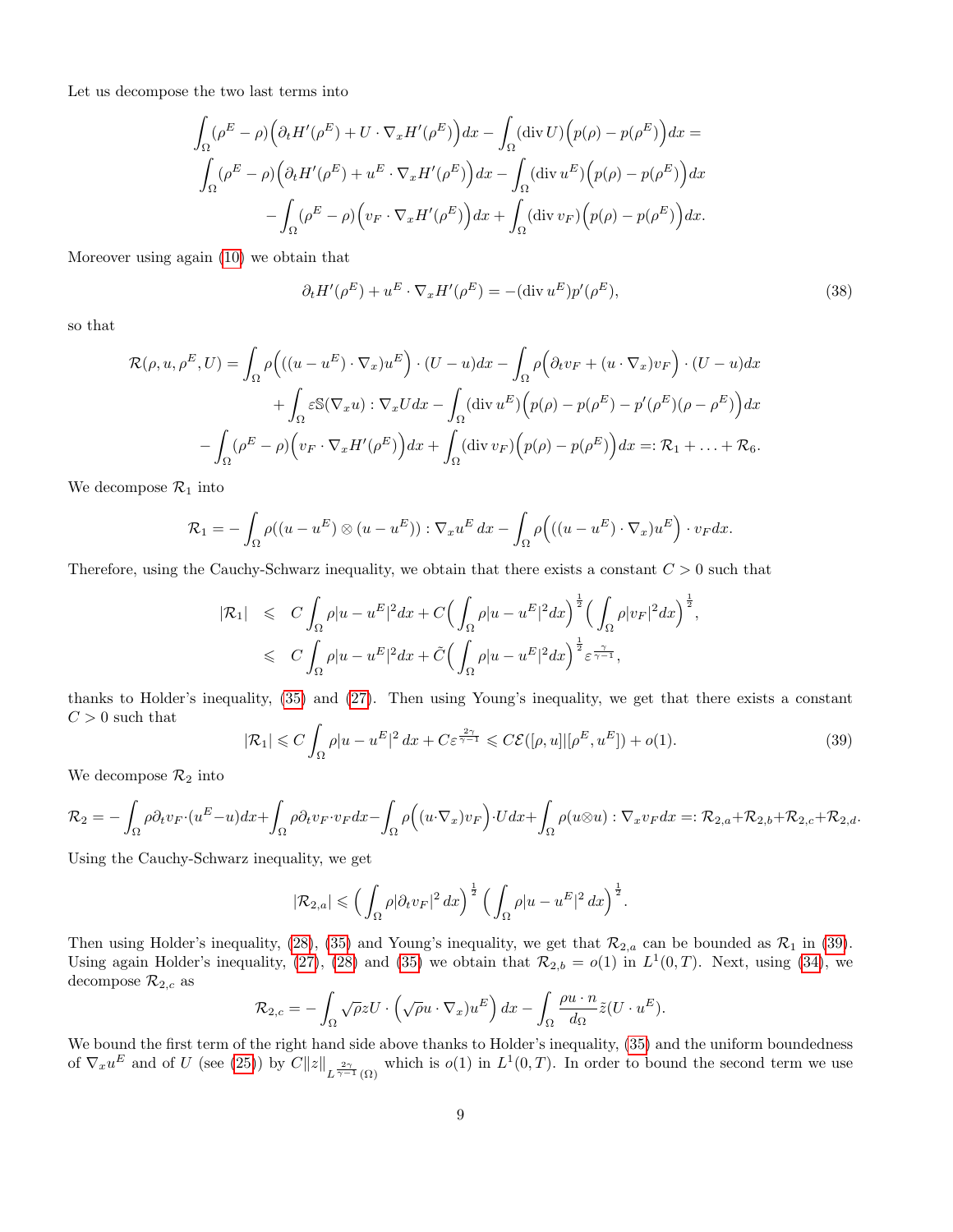again that U is bounded in  $C([0,T]\times\mathbb{R}^3)$ , as well as the condition on the support of  $\tilde{z}$ , the Cauchy-Schwarz inequality, [\(17\)](#page-3-6) and that  $\|\tilde{z}\|_{L^2(\Omega)} = O(\varepsilon^{\frac{1}{2}})$ . Thus we obtain  $\mathcal{R}_{2,c} = o(1)$  in  $L^1(0,T)$ . Regarding the term  $\mathcal{R}_{2,d}$ , we use that

$$
\mathcal{R}_{2,d} = \int_{\Omega} (\frac{\sqrt{\rho}}{d_{\Omega}} u \otimes \frac{\sqrt{\rho}}{d_{\Omega}} u) : d_{\Omega}^2 \nabla_x v_F dx,
$$

the condition on the support of  $v_F$ , the condition [\(17\)](#page-3-6) and the estimate [\(31\)](#page-6-1) to obtain  $\mathcal{R}_{2,d} = o(1)$  in  $L^1(0,T)$ . We decompose  $\mathcal{R}_3$  into

$$
\mathcal{R}_3 = -\int_{\Omega} \varepsilon \mathbb{S}(\nabla_x u) : \nabla_x v_F dx + \int_{\Omega} \varepsilon \mathbb{S}(\nabla_x u) : \nabla_x u^E dx
$$

so that, by the Cauchy-Schwarz inequality, [\(29\)](#page-6-1), the condition on the support of  $v_F$ , [\(35\)](#page-7-0) and [\(17\)](#page-3-6) we obtain

$$
\mathcal{R}_3 = o(1) \text{ in } L^1(0,T).
$$

Now, we observe that

$$
\mathcal{R}_4 = -(\gamma - 1) \int_{\Omega} (\text{div } u^E) H(\rho | \rho^E) dx.
$$

Therefore,

$$
|\mathcal{R}_4| \leqslant C \int_{\Omega} H(\rho | \rho^E) dx.
$$

We decompose  $\mathcal{R}_5$  into

$$
\mathcal{R}_5 = -\int_{\Omega \cap \{|\rho - \rho^E| < 1\}} (\rho^E - \rho) \Big( v_F \cdot \nabla_x H'(\rho^E) \Big) dx - \int_{\Omega \cap \{|\rho - \rho^E| \geq 1\}} (\rho^E - \rho) \Big( v_F \cdot \nabla_x H'(\rho^E) \Big) dx.
$$

Using Holder's inequality,  $(27)$  and  $(20)$ , we obtain that there exists a constant  $c > 0$  such that

$$
c|\mathcal{R}_5| \leqslant \varepsilon + \int_{\Omega} H(\rho|\rho^E) dx.
$$

We decompose  $\mathcal{R}_6$  into

$$
\mathcal{R}_6 = \int_{\Omega} (\text{div } v_F) \Big( p(\rho) - p(\rho^E) - p'(\rho^E)(\rho - \rho^E) \Big) dx + \int_{\Omega \cap \{ |\rho - \rho^E| < 1 \}} (\text{div } v_F) p'(\rho^E) (\rho - \rho^E) dx + \int_{\Omega \cap \{ |\rho - \rho^E| \ge 1 \}} (\text{div } v_F) p'(\rho^E) (\rho - \rho^E) dx.
$$

Thus, using Holder's inequality and [\(20\)](#page-5-1), we obtain that there exists a constant  $c > 0$  such that

$$
c|\mathcal{R}_6| \leq \|\operatorname{div} v_F\|_{L^\infty(\Omega)} \int_{\Omega} H(\rho|\rho^E)dx + \|\operatorname{div} v_F\|_{L^2(\Omega)} (\int_{\Omega} H(\rho|\rho^E)dx)^{\frac{1}{2}} + \|\operatorname{div} v_F\|_{L^{\frac{\gamma}{\gamma-1}}(\Omega)} (\int_{\Omega} H(\rho|\rho^E)dx)^{\frac{1}{\gamma}}.
$$

Using now [\(32\)](#page-6-1), [\(33\)](#page-6-1) and Young's inequality, we get that there exists a constant  $c > 0$  such that

$$
c|\mathcal{R}_6| \leq \varepsilon + \int_{\Omega} H(\rho|\rho^E) dx.
$$

Summing the previous estimates provides an estimate of the form [\(36\)](#page-7-1) and therefore concludes the proof of Theorem [3.](#page-3-5)

# 3 Proof of Theorem [4](#page-5-0)

In this section we prove Theorem [4.](#page-5-0) We proceed as in the previous section. Actually it is even a little bit more simple since we will not need any fake layer here. The reason is that the relative energy inequality is valid, in this case, for any smooth test function whose normal velocity vanishes on the boundary. We will therefore apply this inequality directly to the Euler solution.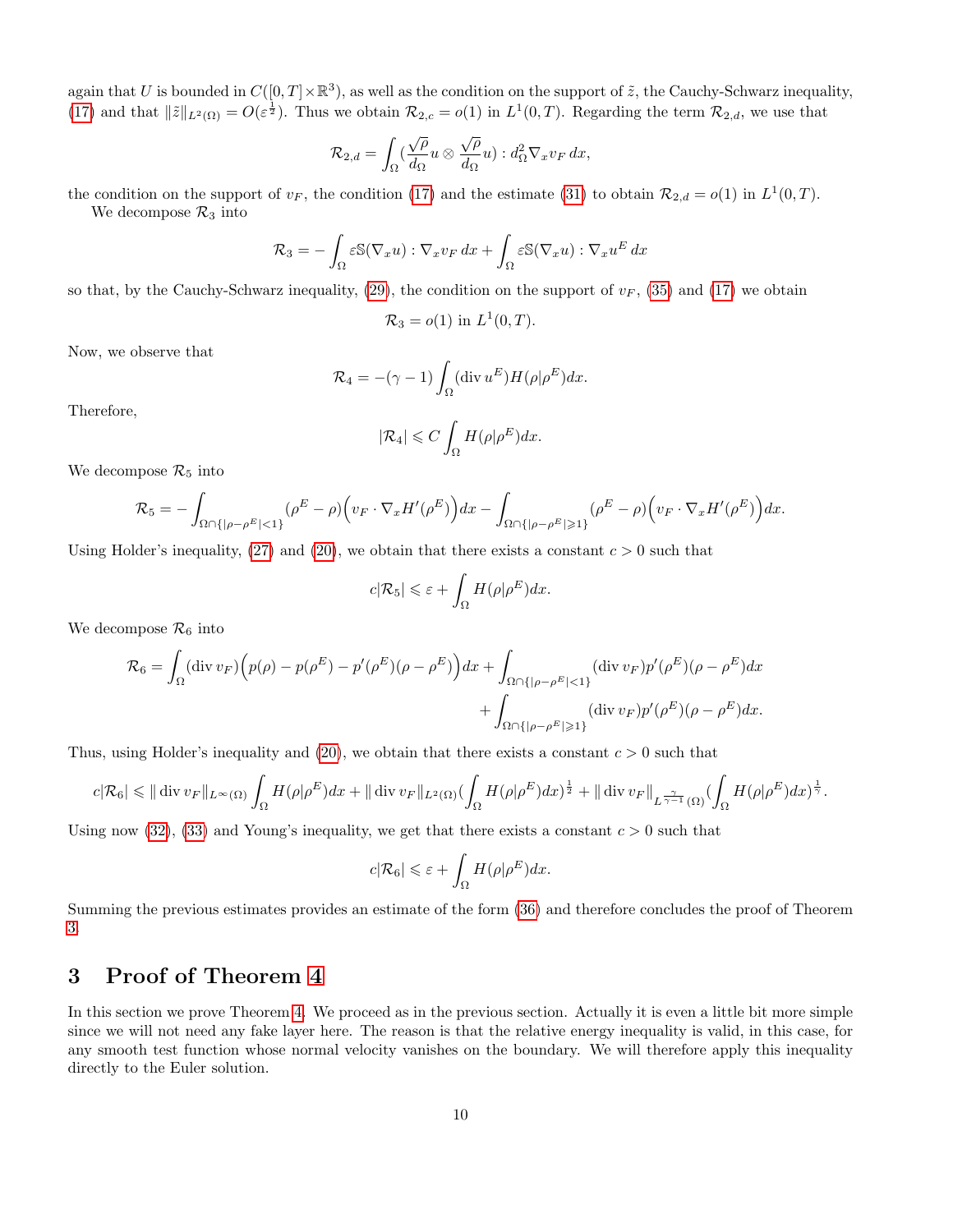### 3.1 Relative energy inequality

In the case of the Navier boundary conditions the finite energy weak solutions of the compressible Navier-Stokes system enjoy the following relative energy inequality which is a slight rephrasing of [\[14,](#page-11-0) Eq. (3.11)-(3.12)].

**Theorem 6** ([\[14\]](#page-11-0)). Let  $T > 0$  and  $(\rho, u)$  be a finite energy weak solution of the compressible Navier-Stokes system associated to an initial data  $(\rho_0, u_0)$  such that  $\rho_0 \geq 0$ ,  $\rho_0 \in L^{\gamma}(\Omega)$ ,  $\rho_0 u_0^2 \in L^1(\Omega)$  in the sense of Definition [2.](#page-4-0) Then, for any smooth test functions  $(r,U):[0,T]\times \overline{\Omega}\to (0,+\infty)\times \mathbb{R}^3$  satisfying  $U\cdot n|_{\partial\Omega}=0,$  we have the following relative energy inequality:

<span id="page-10-0"></span>
$$
\mathcal{E}([\rho, u] | [r, U])(\tau) + \varepsilon \int_0^\tau \int_{\Omega} \mathbb{S}(\nabla_x u) : \nabla_x u \, dx + \beta \int_0^\tau \int_{\partial \Omega} |u|^2 \, d\sigma dt \leq \mathcal{E}_0 + \int_0^\tau \tilde{\mathcal{R}}(\rho, u, r, U) \, dt,\tag{40}
$$

for almost every  $\tau$ , where  $\mathcal{E}_0$  is given by [\(23\)](#page-6-5) and

$$
\tilde{\mathcal{R}}(\rho, u, r, U) := \int_{\Omega} \rho \Big( \partial_t U + (u \cdot \nabla_x) U \Big) \cdot (U - u) \, dx + \varepsilon \int_{\Omega} \mathbb{S}(\nabla_x u) : \nabla_x U \, dx + \beta \int_{\partial \Omega} u \cdot U \, d\sigma
$$
\n
$$
+ \int_{\Omega} \Big( (r - \rho) \partial_t H'(r) + \nabla_x H'(r) \cdot (rU - \rho u) \Big) \, dx - \int_{\Omega} (\text{div } U) \Big( p(\rho) - p(r) \Big) \, dx.
$$

### 3.2 Proof of Theorem [4](#page-5-0)

We apply [\(40\)](#page-10-0) to  $(r, U) = (\rho^E, u^E)$  and we use [\(37\)](#page-7-3) and then [\(38\)](#page-8-1) to get

$$
\tilde{\mathcal{R}}(\rho, u, \rho^{E}, u^{E}) = \int_{\Omega} \rho \Big( ((u - u^{E}) \cdot \nabla_{x}) u^{E} \Big) \cdot (u^{E} - u) dx + \beta \int_{\partial \Omega} u \cdot u^{E} d\sigma + \varepsilon \int_{\Omega} \mathbb{S}(\nabla_{x} u) : \nabla_{x} u^{E} dx \n+ \int_{\Omega} (\rho^{E} - \rho) \Big( \partial_{t} H'(\rho^{E}) + u^{E} \cdot \nabla_{x} H'(\rho^{E}) \Big) dx - \int_{\Omega} (\text{div } u^{E}) \Big( p(\rho) - p(\rho^{E}) \Big) dx, \n= - \int_{\Omega} \rho ((u - u^{E}) \otimes (u - u^{E})) : \nabla_{x} u^{E} dx + \beta \int_{\partial \Omega} u \cdot u^{E} d\sigma + \varepsilon \int_{\Omega} \mathbb{S}(\nabla_{x} u) : \nabla_{x} u^{E} dx \n- \int_{\Omega} (\text{div } u^{E}) \Big( p(\rho) - p(\rho^{E}) - p'(\rho^{E}) (\rho - \rho^{E}) \Big) dx =: \tilde{\mathcal{R}}_{1} + ... \tilde{\mathcal{R}}_{4}.
$$

We have

<span id="page-10-1"></span>
$$
|\tilde{\mathcal{R}}_1| \leqslant C \int_{\Omega} \rho |u - u^E|^2. \tag{41}
$$

On the other hand, we have:

$$
|\tilde{\mathcal{R}}_2| \leq \frac{1}{2}\beta \int_{\partial\Omega} |u|^2 \, d\sigma + \frac{1}{2}\beta \int_{\partial\Omega} |u^E|^2 \, d\sigma. \tag{42}
$$

Therefore the term produced in the right hand side of [\(40\)](#page-10-0) by the first term of the right hand side above can be absorbed by the third term of the left hand side of [\(40\)](#page-10-0), whereas the other term goes to zero as  $\beta$  goes to 0 when  $\varepsilon$ goes to 0.

Regarding the term  $\tilde{\mathcal{R}}_3$ , we use the Cauchy-Schwarz inequality and the Young inequality in order to get

$$
|\tilde{\mathcal{R}}_3| \leqslant \frac{C_0 \varepsilon}{2} \int_{\Omega} |\nabla_x u|^2 \, dx + C\varepsilon,\tag{43}
$$

where  $C_0$  is the constant appearing in [\(9\)](#page-2-4). Therefore the term produced in the right hand side of [\(40\)](#page-10-0) by the first term of the right hand side above can be absorbed by the second term of the left hand side of [\(40\)](#page-10-0), whereas the other term goes to zero when  $\varepsilon$  goes to 0.

Finally, we have

<span id="page-10-2"></span>
$$
|\tilde{\mathcal{R}}_4| \leqslant C\mathcal{E}([\rho, u] | [\rho^E, u^E]). \tag{44}
$$

Therefore it is sufficient to sum the estimates [\(41\)](#page-10-1)-[\(44\)](#page-10-2) and to use the Gronwall lemma to conclude the proof of Theorem [4.](#page-5-0)

Acknowledgements. The author is partially supported by the Agence Nationale de la Recherche, Project CISIFS, grant ANR-09-BLAN-0213-02.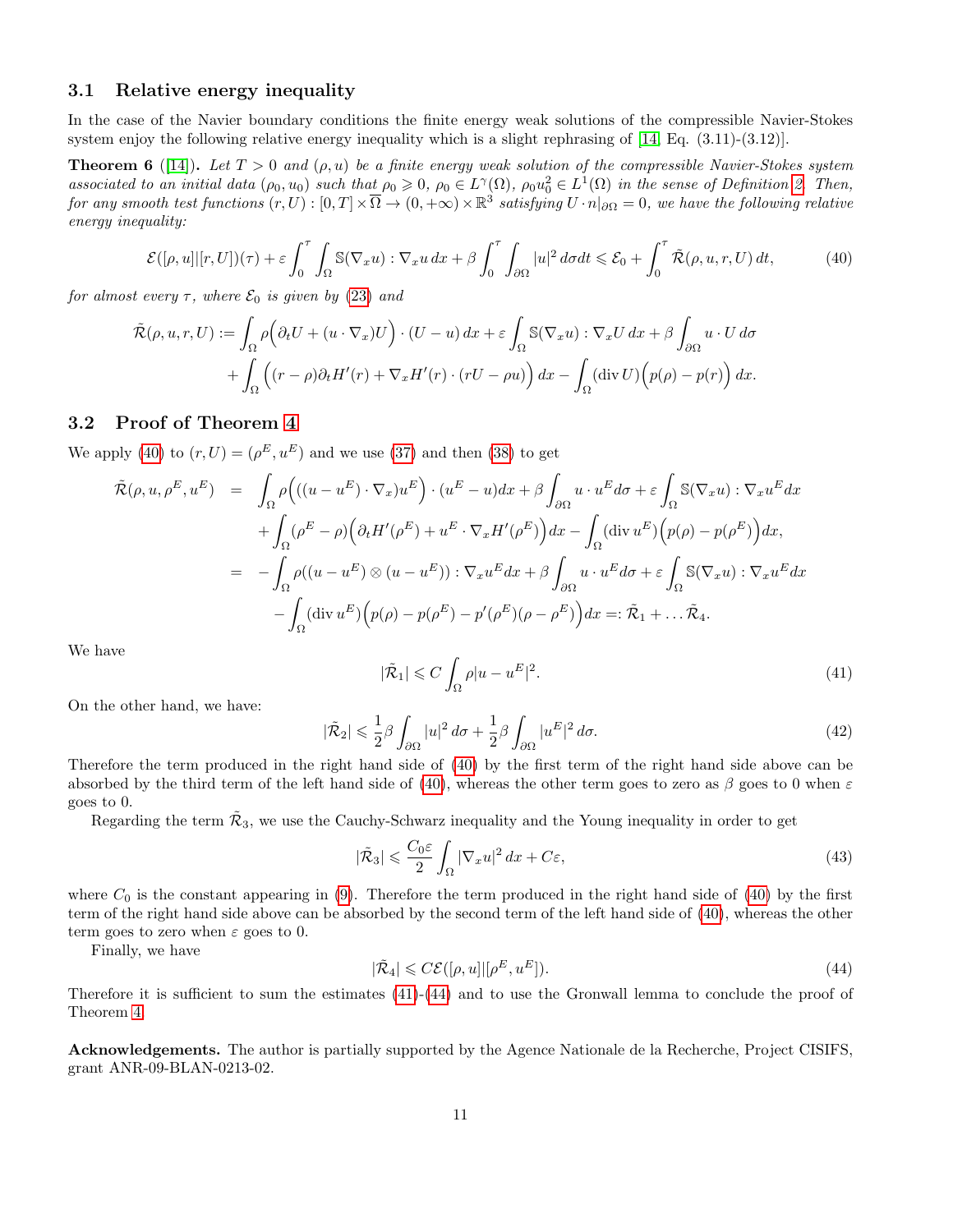# References

- <span id="page-11-9"></span>[1] R. Agemi. The initial-boundary value problem for inviscid barotropic fluid motion. Hokkaido Math. J. 10 (1981), no. 1, 156-182.
- <span id="page-11-5"></span>[2] C. Bardos, F. Golse, L. Paillard. The incompressible Euler limit of the Boltzmann equation with accommodation boundary condition. Communications in Mathematical Sciences 10 (2012), no. 1, 159-190
- <span id="page-11-10"></span>[3] H. Beirão da Veiga. On the barotropic motion of compressible perfect fluids. Ann. Scuola Norm. Sup. Pisa Cl. Sci. (4) 8 (1981), no. 2, 317-351.
- <span id="page-11-13"></span>[4] C. M. Dafermos. The second law of thermodynamics and stability. Arch. Rational Mech. Anal. 70 (1979), no. 2, 167-179.
- <span id="page-11-14"></span>[5] R. J. DiPerna. Uniqueness of solutions to hyperbolic conservation laws, Indiana Univ. Math. J. 28 (1) (1979) 137-188.
- <span id="page-11-18"></span>[6] C. De Lellis, L. Szkelyhidi Jr. On admissibility criteria for weak solutions of the Euler equations. Arch. Ration. Mech. Anal. 195 (2010), no. 1, 225-260.
- <span id="page-11-3"></span>[7] W. E. Boundary layer theory and the zero-viscosity limit of the Navier-Stokes equation. Acta Math. Sin. (Engl. Ser.) 16 (2000), no. 2, 207-218.
- <span id="page-11-11"></span>[8] D. G. Ebin. The initial-boundary value problem for subsonic fluid motion. Comm. Pure Appl. Math. 32, no. 1, 1-19, 1979.
- <span id="page-11-12"></span>[9] D. G. Ebin. Motion of slightly compressible fluids in a bounded domain. I. Comm. Pure Appl. Math. 35 (1982), no. 4, 451-485.
- <span id="page-11-6"></span>[10] E. Feireisl, A. Novotný, H. Petzeltová. On the existence of globally defined weak solutions to the Navier-Stokes equations. J. Math. Fluid Mech. 3 (2001), no. 4, 358-392.
- <span id="page-11-7"></span>[11] E. Feireisl. Dynamics of viscous compressible fluids. Oxford Lecture Series in Mathematics and its Applications, 26. Oxford University Press, Oxford, 2004.
- <span id="page-11-8"></span>[12] E. Feireisl, A. Novotn´y. Singular limits in thermodynamics of viscous fluids. Advances in Mathematical Fluid Mechanics. Birkhuser Verlag, Basel, 2009.
- <span id="page-11-16"></span>[13] E. Feireisl, A. Novotn´y. Weak-strong uniqueness property for the full Navier-Stokes-Fourier system. To appear in Arch. Rational Mech. Anal.
- <span id="page-11-0"></span>[14] E. Feireisl, B. Ja Jin, A. Novotn´y. Relative entropies, suitable weak solutions, and weak-strong uniqueness for the compressible Navier-Stokes system. Preprint 2012. Arxiv.org/pdf/1111.3082.
- <span id="page-11-17"></span>[15] E. Feireisl, A. Novotn´y, Y. Sun. Suitable weak solutions to the Navier-Stokes equations of compressible viscous fluids. Indiana Univ. Math. J., 2011. To appear.
- <span id="page-11-15"></span>[16] T. Gallay. Stability and interaction of vortices in two-dimensional viscous flows. Preprint 2012. arXiv:1203.0846.
- <span id="page-11-1"></span>[17] D. Gérard-Varet, E. Dormy. On the ill-posedness of the Prandtl equation. J. Amer. Math. Soc. 23 (2010), no. 2, 591-609.
- [18] E. Grenier. Boundary layers. Handbook of mathematical fluid dynamics. Vol. III, 245-309, 2004.
- <span id="page-11-4"></span>[19] O. Gu`es, G. M´etivier, M. Williams, K. Zumbrun. Existence and stability of noncharacteristic boundary layers for the compressible Navier-Stokes and viscous MHD equations. Arch. Ration. Mech. Anal. 197 (2010), no. 1, 1-87.
- <span id="page-11-2"></span>[20] Y. Guo, T. T. Nguyen. A note on the Prandtl boundary layers. Comm. Pure Appl. Math. , 64 (2011), no. 10, 1416-1438.